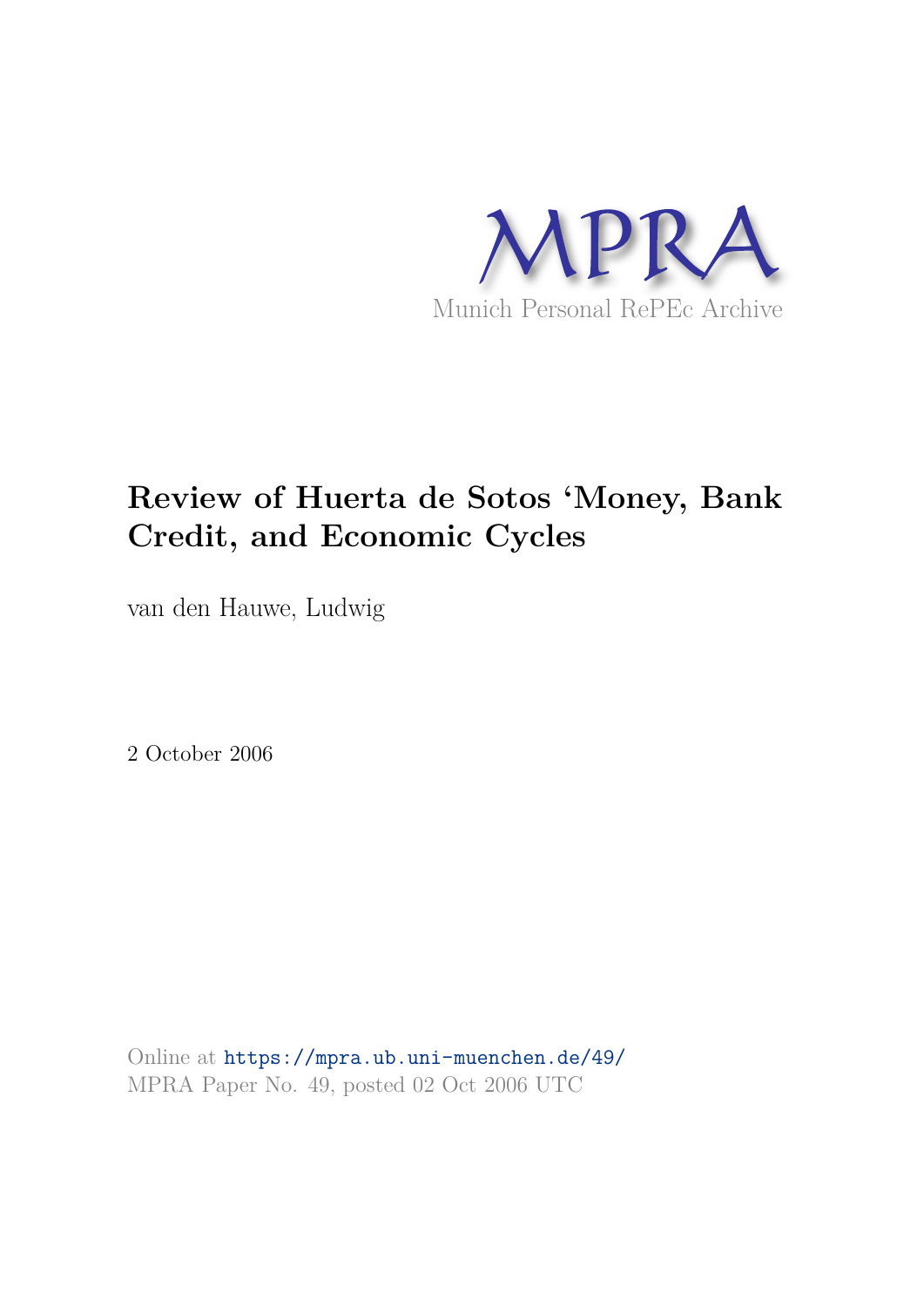## New Perspectives on Political Economy Volume 2, Number 2, 2006, pp. 135 – 141

## Book Review

Jesús Huerta de Soto. Money, Bank Credit, and Economic Cycles. Translated by Melinda A. Stroup. Auburn: Ludwig von Mises Institute, 2006.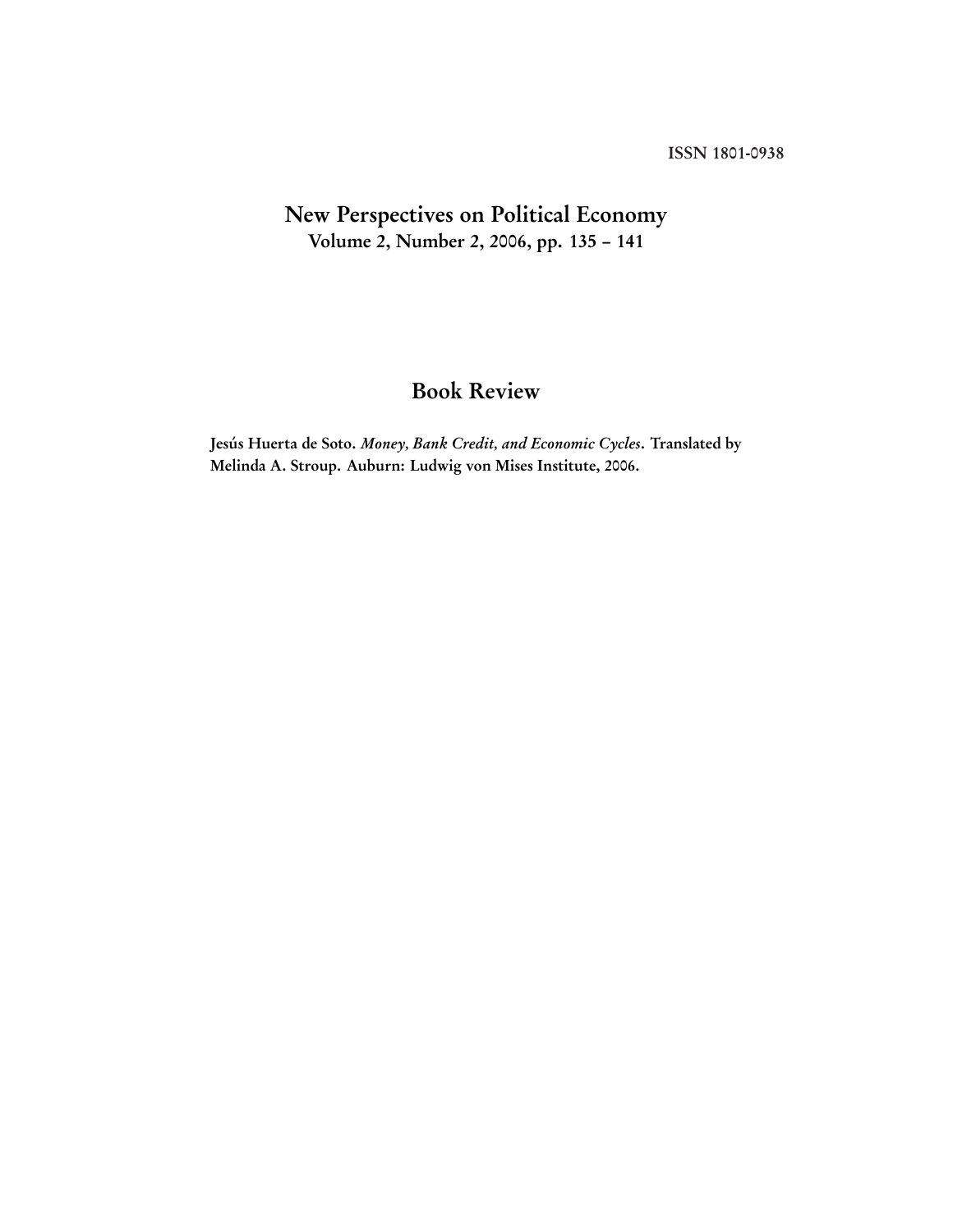The book under review is the first English edition of Prof. Jesús Huerta de Soto's book Dinero, Crédito Bancario y Ciclos Económicos which first appeared in Spain in 1998. A second edition of the book followed at the beginning of the year 2002 in the wake of worldwide economic events illustrating the great timeliness of the book and the considerable relevance of its subject matter. In the meantime previous reviewers of the book had urged the translation of the book into English $^1,$  a task now completed as a result of the great effort of Melinda A. Stroup, who wrote the first English manuscript of the entire book, and of the determination of Lewellyn H. Rockwell, Jr., President of the Ludwig von Mises Institute.

The contribution made by the book's author cannot simply be categorized as belonging exclusively to a particular sub-discipline within economics. Most naturally it addresses macroeconomists and monetary theorists, but it can equally be considered an exploration into the now rapidly expanding field of new institutional economics, or into the Law and Economics of money and banking. Experts of the work of F. A. Hayek will recognize it as the accomplishment of a long-awaited feat: an integration of Hayek's early work on money and business cycles with his later work on legal theory, institutional economics and spontaneous order. Some commentators had started raising doubts about the compatibility and ultimate consistency between these various strands of thought in the old master's multifaceted oeuvre.<sup>2</sup> With Dr. Huerta de Soto's accomplishment, the various pieces of the Hayekian puzzle have been shown to consistently fit together yielding a coherently integrated picture capable of explaining a wide variety of juridical, historical and economic phenomena.

As Hayek explained, man is as much a rule-following animal as a purpose-seeking one.<sup>3</sup> Where economic agents' behaviour is governed by particular abstract rules of conduct, spontaneous order will emerge and social life will run its course in a well-ordered and coordinated fashion. To the contrary, whenever those rules are violated on a more or less significant scale, life in society will become dis-coordinated and a process of decivilization will set in. With unprecedented thoroughness and clarity Prof. Huerta de

<sup>1</sup> See in particular L. Yeager (2001, 255) and J. G. Hülsmann (2000).

<sup>2</sup> See in particular U. Witt (1997). This author argues that Hayek's early work on the theory of the business cycle is difficult to make sense of in terms of his later work on spontaneous economic order and believes that Hayek pursued two different and basically incompatible research programs consecutively.

<sup>3</sup> See Hayek (1973, 11).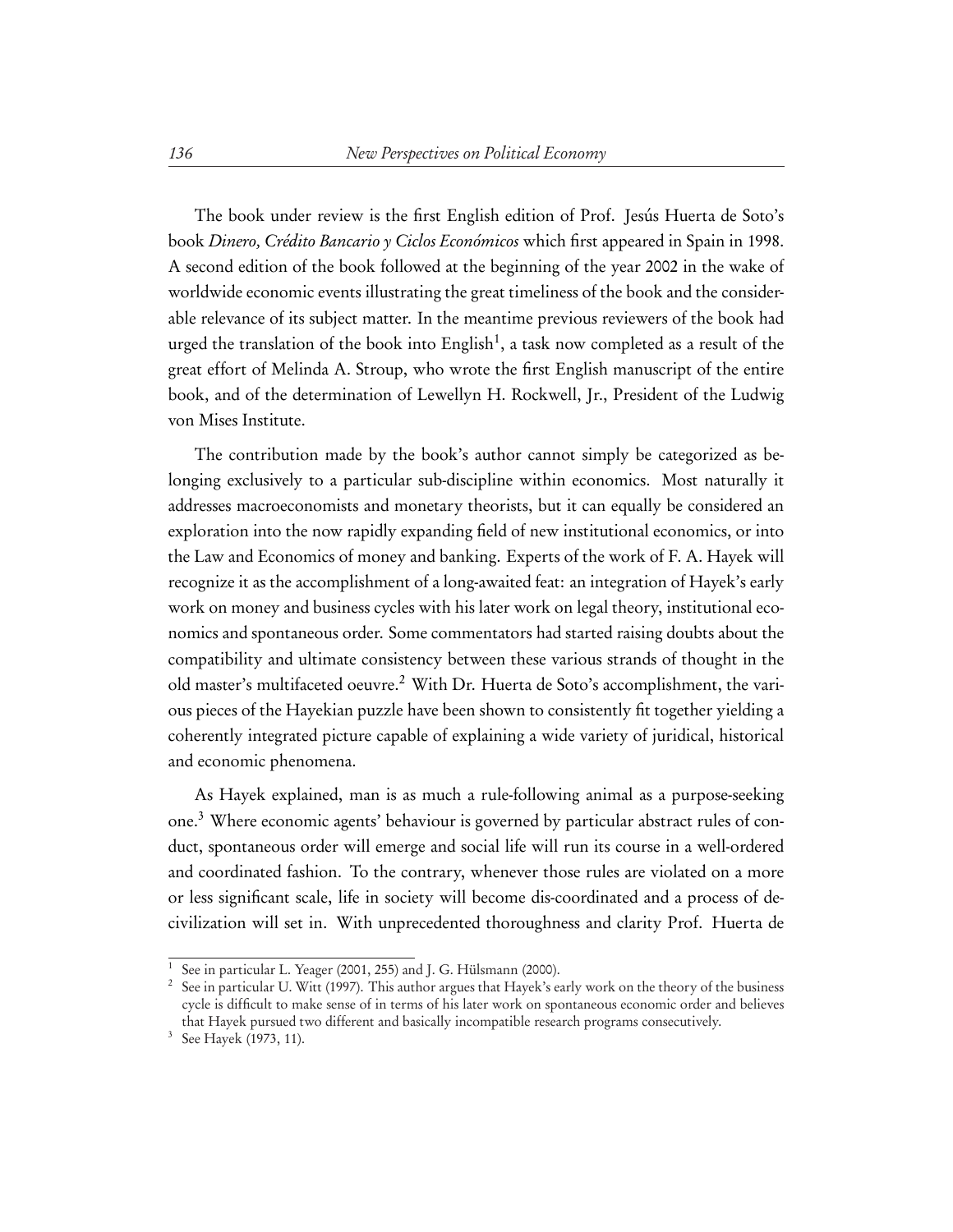Soto has detailed what exactly those rules of conduct are in the domain of money and banking.

One of the main these of the book is indeed that whereas the economic analysis of juridical institutions has thus far had almost exclusively microeconomic implications, the approach to the economic analysis of juridical institutions developed by the Austrian School yields critical implications and conclusions that are essentially macro-economic in nature, elucidating macro-economic phenomena like inflation, recurring boom-bust cycles and stagflation, besides their devastating consequences.

The juridical foundations are treated in the first and third chapters of the book. Chapter 1 (1-36) deals with the different legal logic inherent in the monetary irregular-deposit contract on the one hand, and the loan contract or mutuum on the other, explaining their inherent mutual incompatibility at a fundamental level. In Chapter 3 (115-165) the author considers different theoretical attempts to come up with a new contractual framework aimed at justifying banks' lending of demand-deposit funds to third parties; it is shown that these attempts at justification are riddled with an insoluble logical contradiction and are therefore doomed to failure.

Chapter 2 (37-114), which presents various historical examples of violations of the legal principles governing the monetary irregular-deposit contract by bankers and authorities in three different historical instances, by itself is worth the price of the book. If it is undeniably true that historical experience amply illustrates the relevance of the book's main theses, historians who have made important contributions to the historiography of money, credit and banking have mostly been unaware of the conclusions of the Austrian theoretical analysis and have often had recourse to somewhat inadequate theoretical tools. This chapter reviews and integrates the celebrated work of some of the most important historians from the perspective of the theoretical analysis developed in the book.<sup>4</sup>

<sup>&</sup>lt;sup>4</sup> The three historical instances are the Greco-Roman world; the Mediterranean trading cities of the late Middle Ages and the beginning of the Renaissance; and, finally, the emergence of the first important government banks beginning in the seventeenth century. The reader is offered fascinating introductions into the work of such important historians like Raymond de Roover, Raymond Bogaert, Michael Rostovtzeff, Jean Imbert, Henri Pirenne, Abbott Payson Usher, Marjorie Grice-Hutchinson, Carlo Cipolla and Ramón Carande, among others.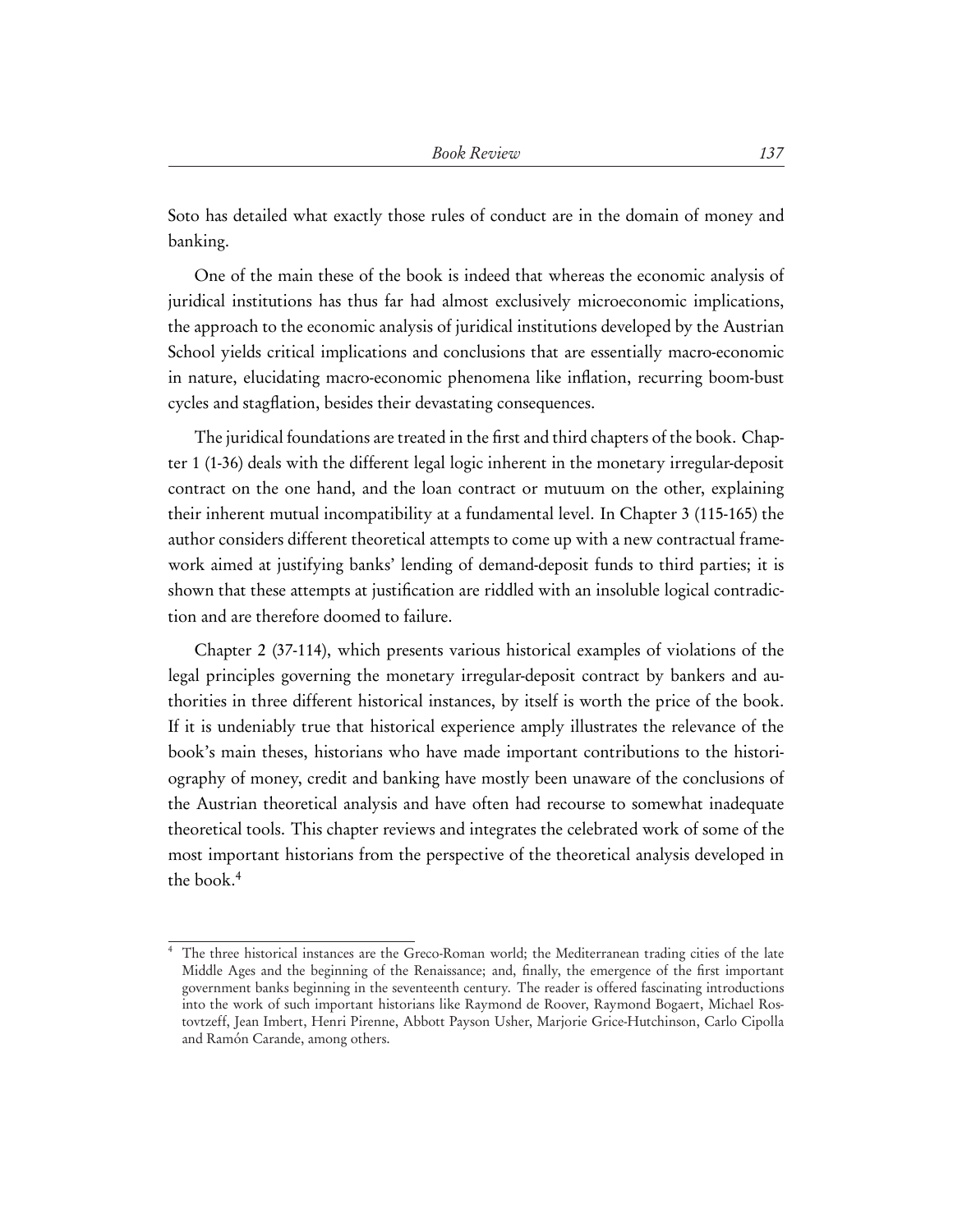Chapter 4 offers a detailed description of the credit expansion process and occupies a central place in the book because it paves the way toward a comprehension of the processes through which banking institutions and their stockholders expropriate great amounts of wealth from all of the rest of society. This chapter precedes the chapters devoted to the theoretical analysis of the business-cycle effects of credit expansion (Chapter 5, 265-395) and to a highly interesting series of additional considerations on the theory of the business cycle (Chapter 6, 397-508).

Some critics will perhaps object that the author resorts to a mono-causal explanation of such complex phenomena like business cycles and may want to point to the possible advantage of taking a more eclectic approach when analyzing the causes of business cycles. However, it can be pointed out that mainstream writers generally "sin" even more excessively in this respect since these authors do not discuss or criticize the Austrian theory – if they mention it at all – while the book under review offers a thorough criticism of rival approaches to the understanding of business cycles. The author's critical analysis and refutation of the alternative explanations for business cycle phenomena offered by the monetarist and Keynesian schools is contained in Chapter 7 (509-600).

Chapter 8 (601-714) offers a fascinating overview of past as well as more recent controversies relating to the role of a central bank as well as a brilliant refutation of the rationale for both central banking and fractional-reserve free banking.

On the critical side, advocates of a system of fractional-reserve free banking will likely remain unconvinced by the way the author portrays the internal dynamics of a fractionalreserve free banking system, contained in the section devoted to the analysis of such a banking system (664 ff.), in particular as regards the author's suggestion that fractionalreserve free banking will inevitably evolve towards a system of central banking. The main issue can be summarized as follows.

In Table VIII-2 on page 667 of the book the author conceives of the interaction pattern between banks in a fractional-reserve free banking system as a classic prisoner's dilemma, a conceptualization which is here intended to elucidate the typical "tragedy of the commons" effect which will appear under fractional-reserve free banking: bankers face the almost irresistible temptation to be the first to initiate a policy of expansion, particularly if they expect all other banks to follow suit to one degree or another. In the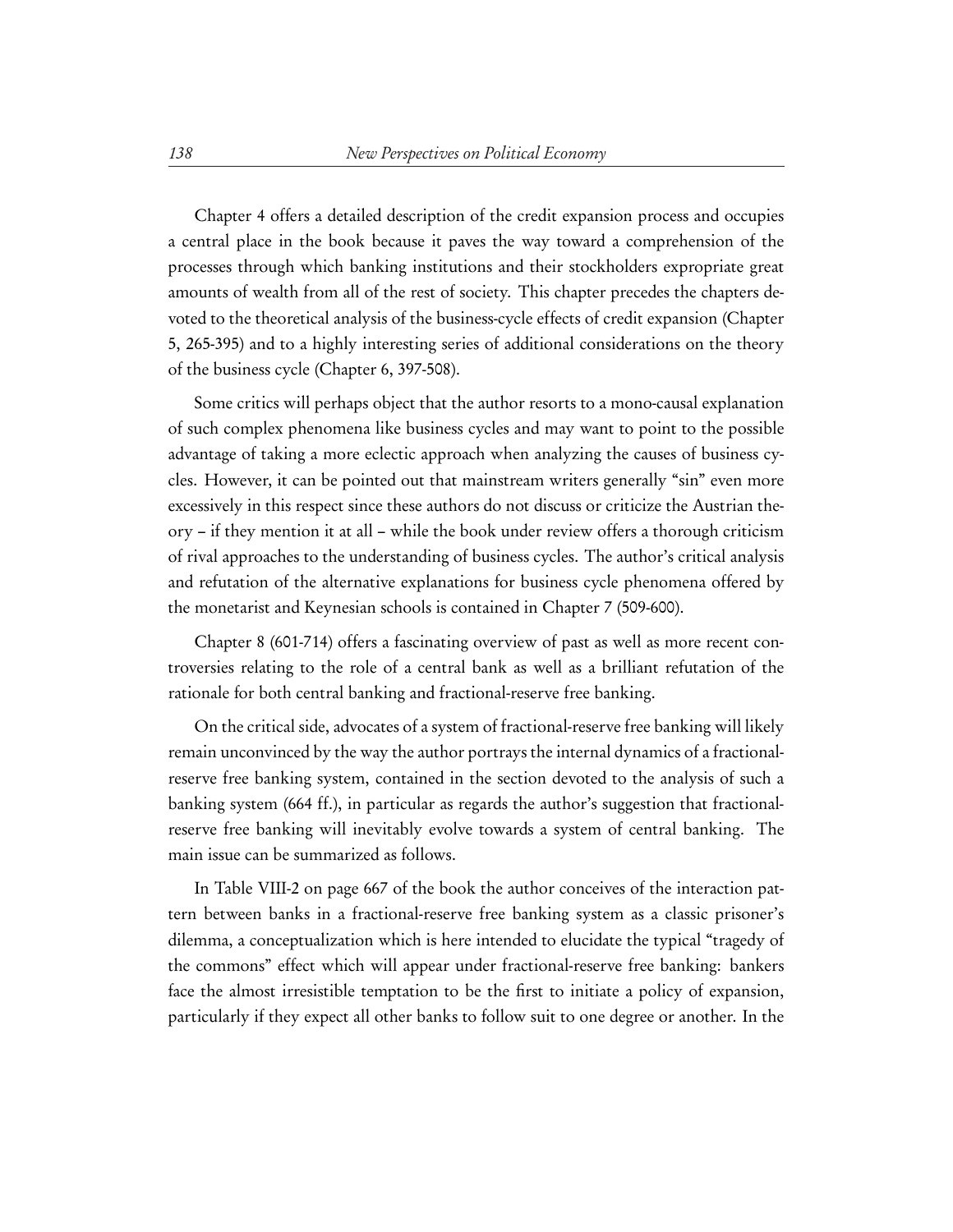prisoner's dilemma configuration comprising two banks, if either bank expands credit alone, its viability and solvency will be endangered by interbank clearing mechanisms, which will rapidly shift its reserves to the other bank if the first fails to suspend its credit expansion policy in time. Furthermore, the situation in which both banks simultaneously initiate credit expansion – a strategy which yields the same large profits to both – represents the mutually cooperative outcome, while the situation in which neither of the banks expands and both maintain a prudent policy of loan concession represents the outcome of mutual defection. Prof. Huerta de Soto concludes that it follows from this interaction configuration that the two banks will face a strong temptation to arrive at an agreement and, to avoid the adverse consequences of acting independently, initiate a joint policy of credit expansion, and particularly, to urge authorities to create a central bank.

However, and even if the author's conclusion remains fully relevant in view of the historical evidence presented in the book, the aforementioned argument, as it stands, clearly presents a theoretical gap. Without a more detailed description of how, in the absence of extra-market devices and interventions such as those of a central bank, the two banks will actually coordinate their courses of action upon the mutually cooperative outcome (in-concert expansion), the argument is not entirely tight. Indeed according to the logic of the prisoner's dilemma game all players will end up defecting so that no overexpansion will ensue.<sup>5</sup> This is the conclusion Prof. L. White (1995, 16) seems to have had in mind when he wrote:

"Concerted expansion by a multiplicity of independent banks is implausible for the same well-known reasons that the attempt to build a stable cartel arrangement among many firms is unlikely to be successful in any industry in the absence of a legal mechanism enforcing cartelisation. Any firm not abiding by the cartel agreement could capture whatever benefits the agreement is supposed to bring the industry to a greater extent than a firm adhering to the agreement."

This does not mean that the argument is wrong or useless. In fact the conclusion is well supported by historical evidence. It does seem to mean, however, that the conclusion refers only to one theoretically possible scenario – the one which historical events have

<sup>&</sup>lt;sup>5</sup> In the prisoner's dilemma setting players cannot reach the mutually cooperative outcome because they cannot get together to make a binding agreement to expand together. That is why the prisoner's dilemma is characterized as a non-cooperative game.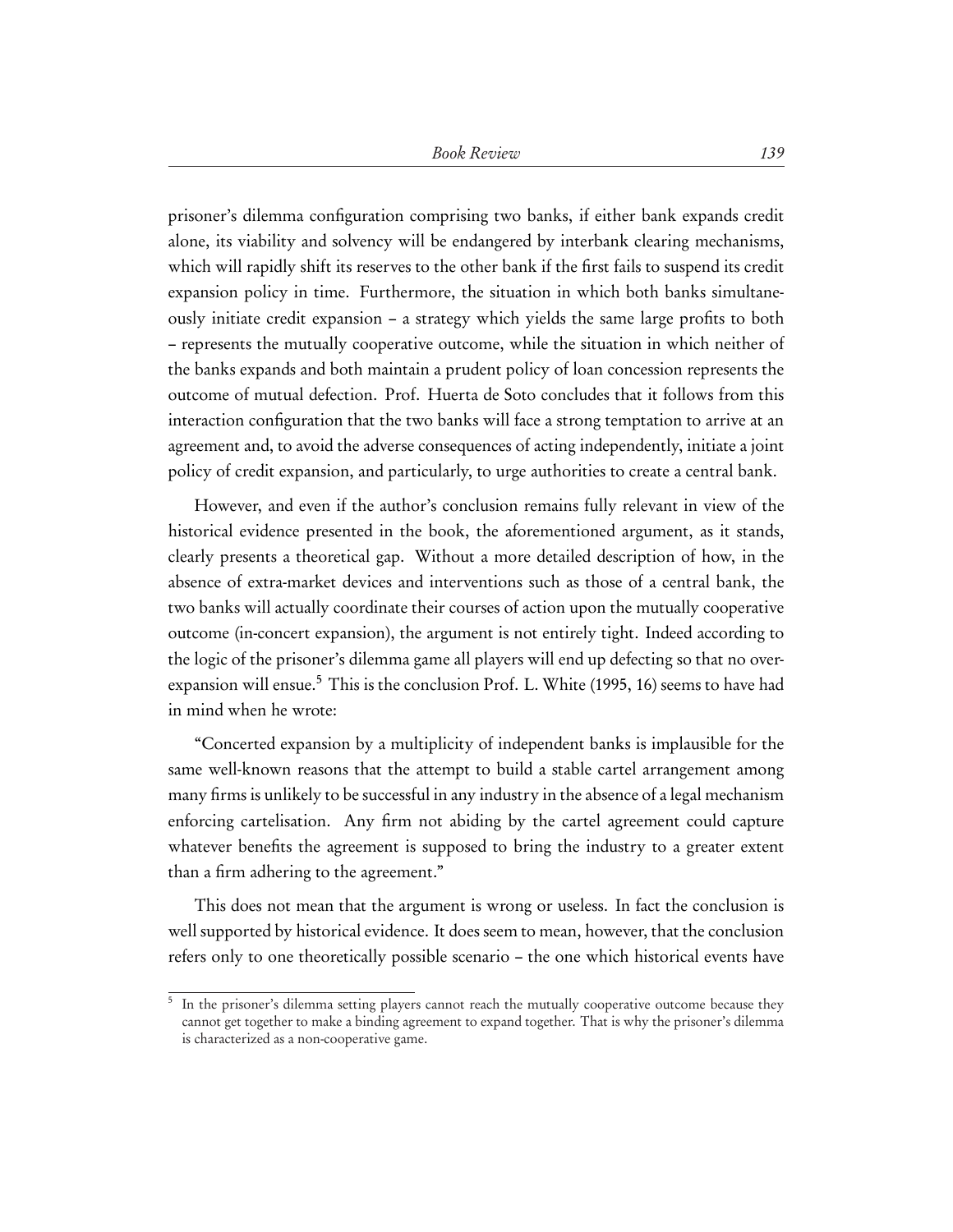actually taken – and not to the only possible scenario. Indeed, there are reasons to believe that economic forces would tend to limit the practice of fractional-reserve free banking even in the hypothesis that fractional-reserve banking were considered fully legitimate from the ethico-juridical perspective.<sup>6</sup>

A relatively underexplored topic in the literature concerning proposals for banking reform in general and concerning the theory of a 100-percent reserve requirement in particular relates to the unavoidably complex issues surrounding the transition towards a genuine gold standard. Such questions relate to the "economics of transition" in the field of money and banking and constitute a legitimate topic of research in themselves. Partly taking inspiration from earlier proposals, and partly going beyond these, the book contains an original proposal in this respect which can be expected to fuel future debate in the relevant literature.

In the final chapter of the book (715-812) the author thus details five basic stages of the process of reform and transition toward the preferred monetary and banking system (788 ff.). In this process which would culminate in complete banking freedom subject to legal principles and in a single, worldwide monetary standard, today's private bankers would be converted into mere managers of mutual funds, to which banks would transfer all of their assets and claims (except for the portion corresponding to their net worth). The shareholders of these mutual funds would consist of two groups, on the one hand the holders of current demand deposits who have opted for replacing these deposits with mutual-fund shares, on the other hand – and here resides the originality of the book's proposal – the holders of treasury bonds who would receive, in exchange for them, the remaining shares in the mutual funds to be established with the assets of the banking system.

In conclusion, it should be stressed that the book under review has put the multidisciplinary method and approach into practice with great effectiveness. It is no exaggeration to assert that the strongest argument in support of the author's case ultimately derives from the fact that the results of the historical-evolutionary, the theoretical (or economic) and the juridico-ethical analyses converge on a similar overall conclusion.

<sup>6</sup> See my (Winter 2006).